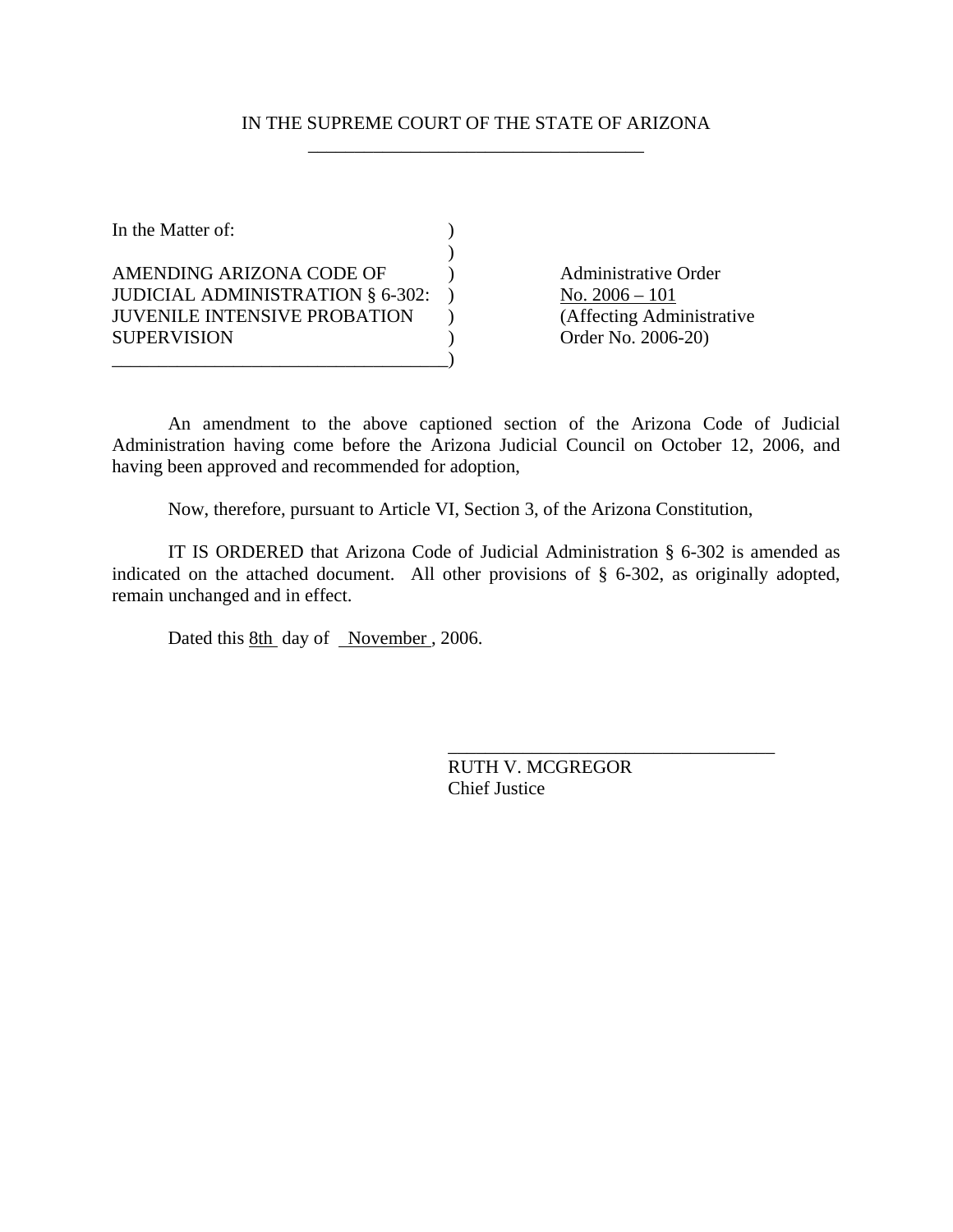## **ARIZONA CODE OF JUDICIAL ADMINISTRATION Part 6: Probation Chapter 3: Juvenile Services Section 6-302: Juvenile Intensive Probation Supervision**

#### **A. Definitions.** [no change]

- **B. Applicability**. As provided by Az. Const. Art. 6, § 3 and A.R.S. § 8-358 (A) provide,: "[t]he supreme court shall establish juvenile intensive probation guidelines." The Administrative Office of the Courts (AOC) shall administer Juvenile Intensive Probation Supervision (JIPS) programs on behalf of the supreme court.
- **C.** Purpose. Juvenile Intensive Probation Supervision (JIPS) is, as A.R.S. § 8-351 provides: "...a program which is established pursuant this article of a highly structured, closely supervised juvenile probation and which emphasizes surveillance, treatment, work, education and home detention." The purpose of JIPS programs is to reduce commitments to the state department of juvenile corrections and other institutional or out of home placements.

#### **D. General Administration.**

- 1. The AOC shall:
	- a. Administer and direct the JIPS programs on behalf of the supreme court;
	- b. Monitor JIPS programs;
	- c. Prepare written material setting forth various techniques, practices, guidelines and other recommendations regarding the operation and management of JIPS and distribute this material to appropriate superior and juvenile court judges and probation personnel;
	- d. Inspect, audit or have audited the records of any juvenile court operating a JIPS program;
	- e. Prescribe and adopt procedures, forms and reports necessary for financial administration, program administration, operation and management of JIPS;
	- f. Conduct seminars and educational sessions regarding the purpose and operation of JIPS;
	- g. Establish performance measures and expectations in consultation with juvenile courts for determining compliance with each court's' JIPS plan and budget request;
	- h. Assist juvenile courts in developing their JIPS program plans and budgets;
	- i. Provide general assistance to juvenile courts on the operation of JIPS;
	- j. Adopt other administrative practices and procedures, consistent with this section, as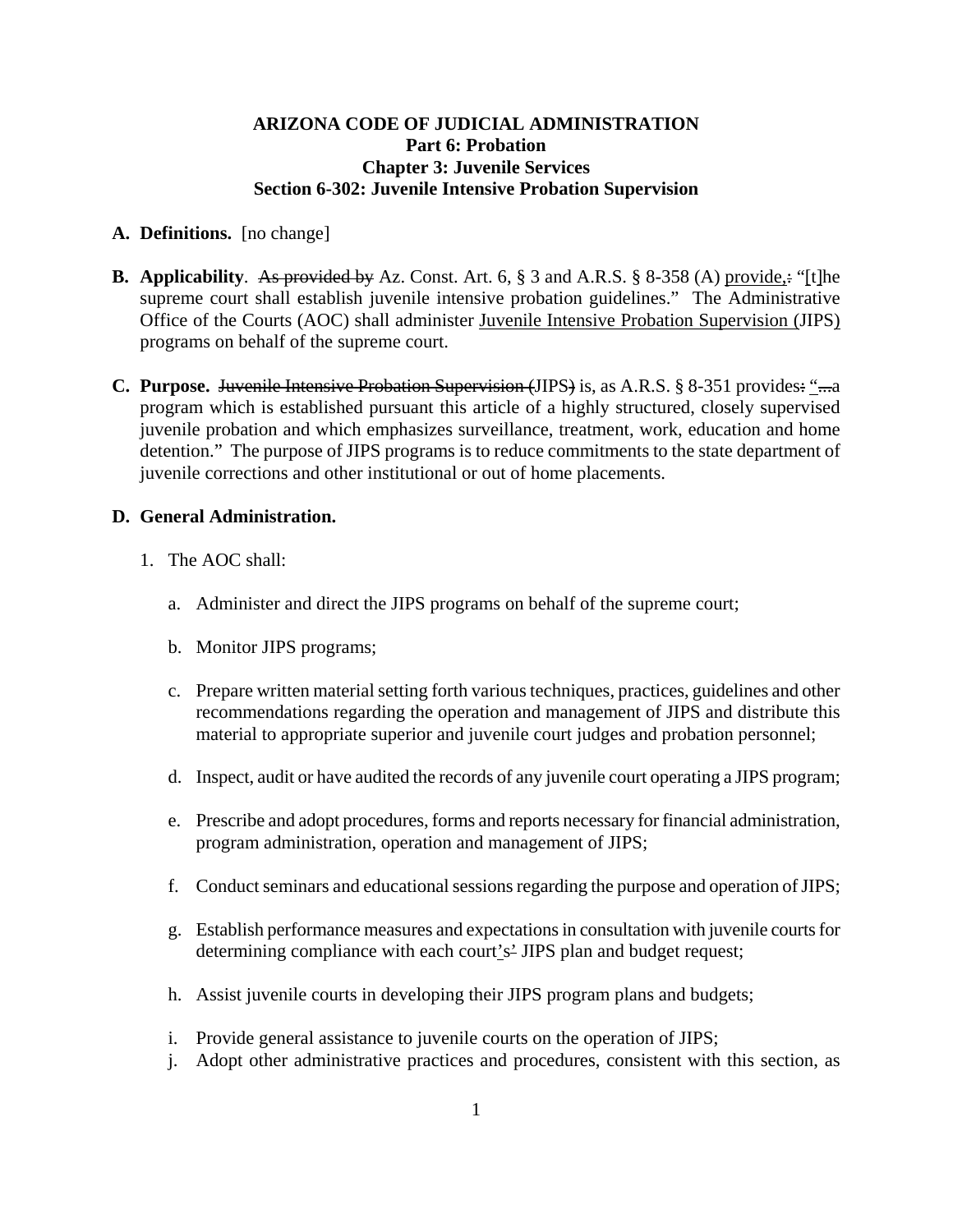necessary for the administration of JIPS; and

k. Annually submit, pursuant to A.R.S.  $\S$  8-358(B) provides that the supreme court shall annually submit:

> $\Box$ [A] a report stating the number of juveniles supervised on intensive probation during the prior year, the nature of the offense and the delinquent history of each of these juveniles to the governor, the speaker of the house of representatives and the president of the senate at the time submits of its annual budget request*.*

2. For purposes of uniform administration, each juvenile court and juvenile probation department receiving state JIPS funds shall comply with this section.

# **E. Budget Request Preparation.**

- 1. Pursuant to A.R.S. § 8-357, provides: "tThe presiding juvenile judge of the superior juvenile court in the any county wishing to operate a JIPS program shall annually submit a proposed plan and budget request for the subsequent for the following fiscal year to for the AOC. juvenile intensive probation program to the supreme court." The administrative director shall establish the date for submission, as well as the forms to be used and the corresponding instructions.
	- a. The director shall include, with the budget, a plan for the operations of JIPS for the following fiscal year.
	- b. The administrative director shall establish the date for submission, as well as the forms to be used and the corresponding instructions.
- 2. A.R.S. § 8-357 provides, "The supreme court shall review each request and include the counties' requests in its annual budget request and shall allocate to the participating counties the monies appropriated by the legislature for intensive probation." The administrative director shall review each request, and may modify the request based on appropriate statewide considerations. The AOC shall include the court's request or the modified request in the supreme court's annual budget. The administrative director shall allocate to the juvenile court the monies appropriated by the legislature for JIPS based on the proposed plan, availability of funds, caseload population, past year use and program effectiveness.
	- a. The administrative director shall review each request, and may modify the request based on appropriate statewide considerations.
	- b. The AOC shall include the court's request or modified request in the supreme court's annual budget.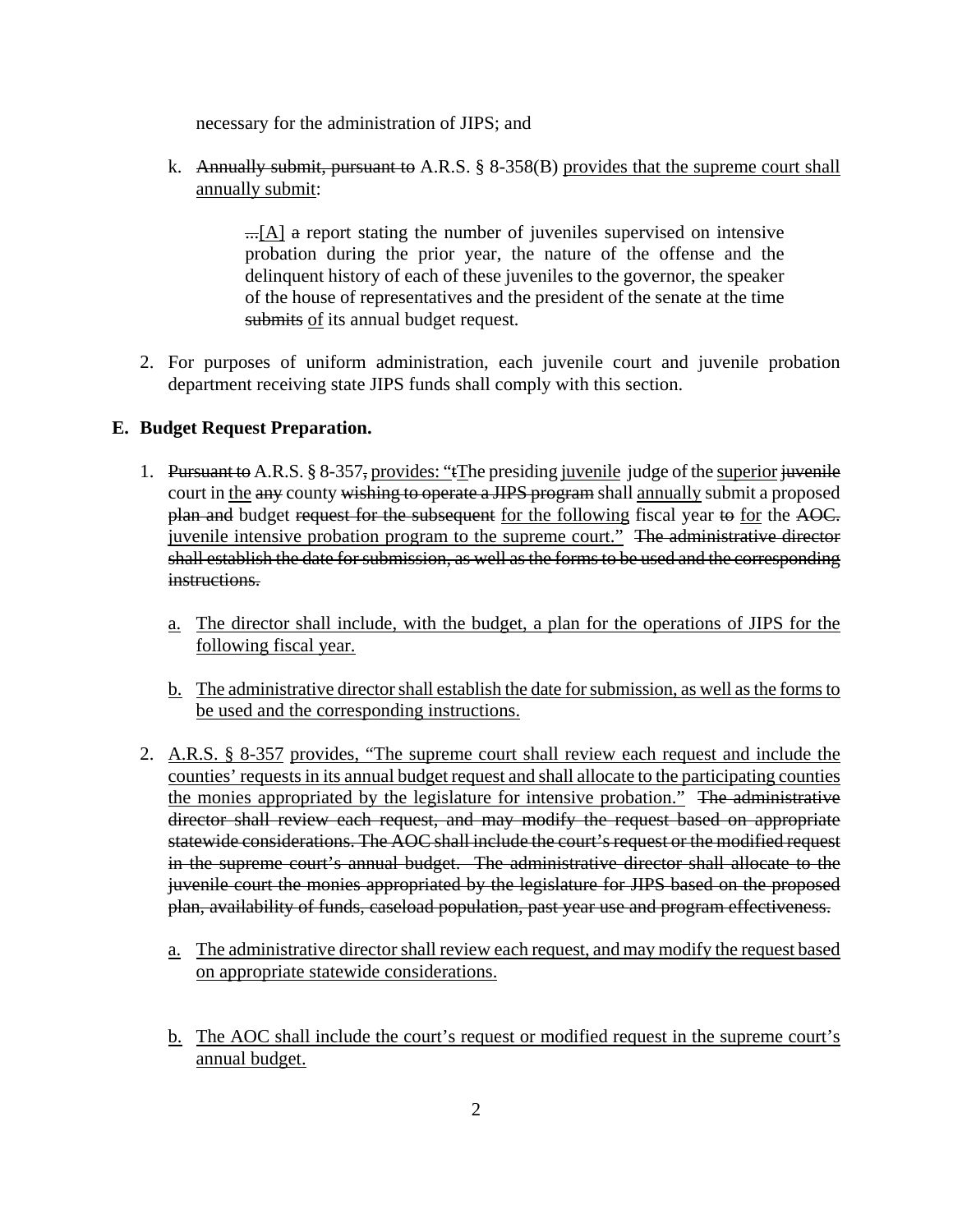- c. The administrative director shall allocate to the court the monies appropriated by the legislature for JIPS based on the proposed plan, availability of funds, caseload population, past year use and program effectiveness.
- 3. If a juvenile court does not agree with the allocations, and requests further review, the chief justice shall make the final determination.
- 4. Each participating juvenile court shall support the budget request with written justification and explanation as required by the administrative director.

# **F. Program Plan and Financial Management.**

- 1. Each participating juvenile court requesting state funding shall submit an expenditure plan to the administrative director. The expenditure plan and any plan modification shall be consistent with A.R.S. §§ 8-351 through 8-358, this section, the supreme court's budget request and with available monies appropriated by the legislature for JIPS programs. The participating juvenile court shall submit the plan within the prescribed time frame and on forms required by the administrative director.
- 2. Each presiding judge of a juvenile court shall submit, in writing, all requests to modify expenditure plans on a form approved by the administrative director.
- 3. In the event that the administrative director disapproves a plan or plan modification submitted by a juvenile court, the presiding judge of the juvenile court may request that the administrative director submit the plan to the chief justice of the supreme court for consideration and final determination.
- 4. Pursuant to A.R.S. § 12-263, Upon on approval of the plan as submitted or modified and the availability of funds, the administrative director shall enter into a written funding agreement with the submitting juvenile court for the distribution of funds. The administrative director may amend or terminate funding agreements due to lack of funds, lack of financial need, or due to the juvenile court's failure to comply with applicable statutes, the approved plan, funding agreement, or this section.
- 5. The administrative director may also reallocate funds during the year based on documented need, current use of funds and approved plan or budget modifications.
- 6. Pursuant to A.R.S. § 12-268(AB) provides, "The board of supervisors shall designate a chief fiscal officer who shall establish and administer a juvenile probation fund consisting of… (d) Monies for juvenile intensive probation services established by title 8, chapter 3, article 4." the county's chief fiscal officer shall deposit funds received by the juvenile court pursuant to A.R.S. § 8-357 into a separate account within the juvenile probation services fund.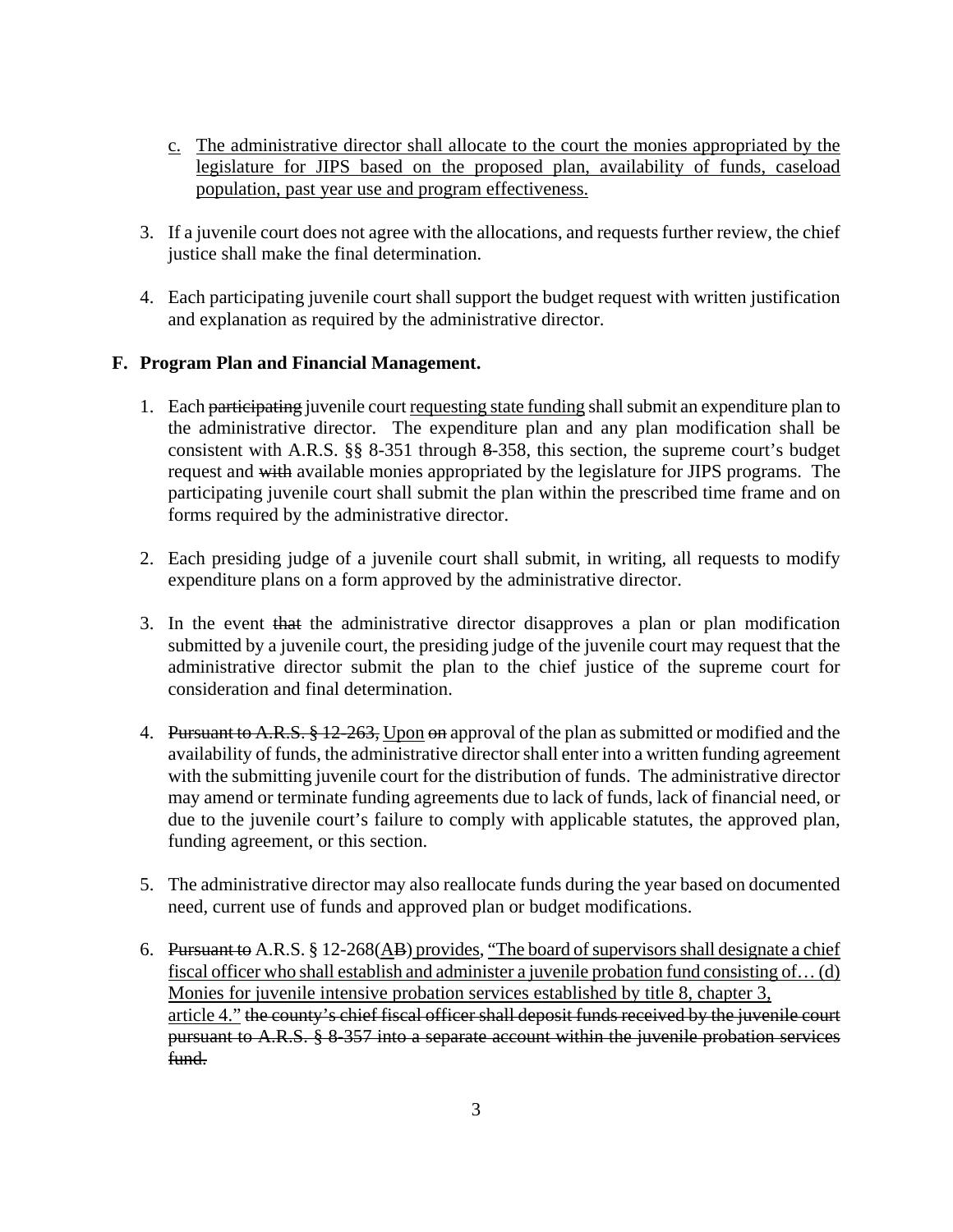- 7. A.R.S. § 12-268(C) provides, "The state monies in the juvenile probation services fund shall be used in accordance with guidelines established by the supreme court or the granting authority."
- 7. 8. Each participating juvenile court shall use allocated state funds and interest only for the support and operation of JIPS.
- 8. 9. On agreement with a participating court, the administrative director may withhold funds allocated to the court and may authorize direct expenditures for the benefit of the court. The administrative director may also reallocate these funds during the fiscal year.
- 9. 10. The presiding judge of the juvenile court of each participating juvenile court shall submit to the AOC, by January 31 of each year, a mid-year financial and program activity report related to the court's plan through December 31. Failure to submit the report in a timely manner may result in financial sanctions.
- 10. 11. The presiding judge of the juvenile court of each participating juvenile court shall submit to the AOC, by August 31 of each year, a closing financial and program activity report related to the court's plan through June 30. Failure to submit the report in a timely manner may result in financial sanctions.
- 11. 12. The presiding judge of the juvenile court of each participating juvenile court shall return to the AOC by August 31 of each year, all JIPS funds distributed to the juvenile court which are unencumbered through June 30 and unexpended through July 31. Failure to revert unexpended funds in a timely manner may result in financial sanctions.
- 12. 13. The administrative director shall determine how the funds are used in the event that a juvenile court experiences a decreased need for funds or declines to participate after the legislature has appropriated funds for JIPS programs.
- 13. 14. Each participating juvenile court and its juvenile probation department shall maintain and provide to the AOC data and statistics as may be required by the supreme court to administer funding for JIPS programs.
- 14. 15. On request of the AOC, the director shall conduct hand counts of the department's juvenile intensive probation population. The director shall submit the results of the hand counts to the AOC.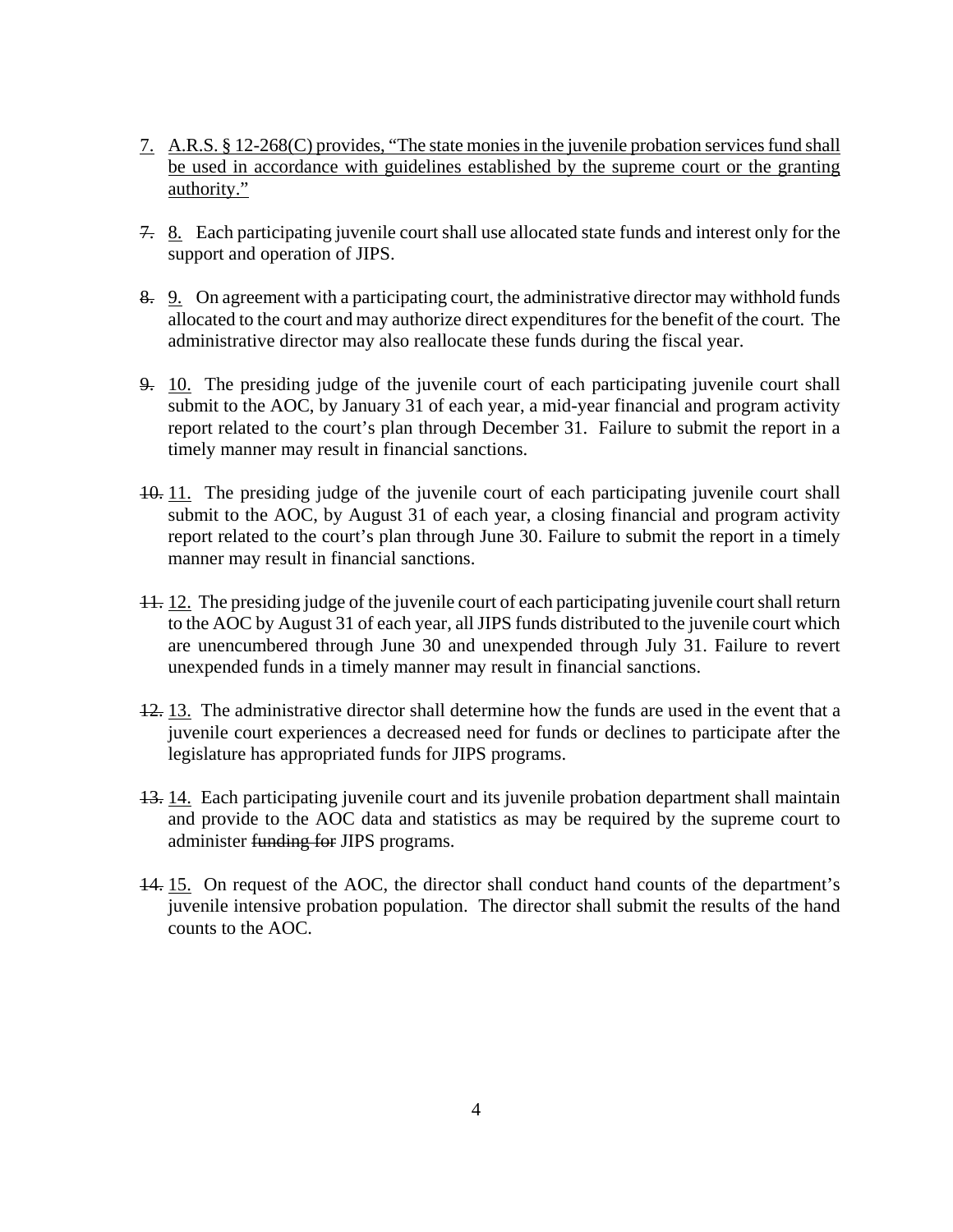- 15. 16. Each participating juvenile court and its probation department shall retain all financial records, applicable program records, and data related to each approved plan for a period of at least five years from the close of each fiscal year.
- 16. 17. Each participating juvenile court shall deposit fees collected pursuant to A.R.S. § 8- 241(B), and any interest collected on those fees into the juvenile probation services fees fund pursuant to A.R.S. § 12-268.

## **G. Allocation and Management of JIPS Personnel Placements.** [no change]

# **H. Eligibility Requirements for JIPS.**

- 1. A.R.S.  $§ 8-358(A)(1)$  provides that:
	- A. The supreme court shall establish juvenile intensive probation guidelines. In establishing these guidelines the supreme court shall ensure that both:
		- 1. Juveniles who are granted intensive probation meet the requirements of § 8-352.
		- 2. Based on the nature of the offense and the delinquent history of the juvenile, there are reasonable grounds to believe that the juvenile is able to remain at liberty without posing a substantial risk to the community.
- 2. A.R.S. § 8-352(B) provides that prior to recommending intensive probation: Only juveniles who are adjudicated for delinquent acts or for violations of probation originating from a delinquent act are eligible for JIPS.

The juvenile probation officer shall evaluate the needs of the juvenile and the juvenile's risk to the community, including the nature of the offense, the delinquent history of the juvenile and the juvenile's history of referrals and adjustments. If the nature of the offense and the prior delinquent history of the juvenile indicate that the juvenile should be included in an intensive probation program pursuant to supreme court guidelines for juvenile intensive probation, the juvenile probation officer may recommend to the court that the juvenile be granted intensive probation.

- 3. Only juveniles who are adjudicated for delinquent acts or for violations of probation originating from a delinquent act are eligible for JIPS.
- 3. 4. The court shall not grant intensive probation to juveniles placed in a residential treatment center for more than 30 days. The court shall suspend JIPS or reduce the juvenile to standard probation, if the juvenile is currently on JIPS and requires placement over 30 days.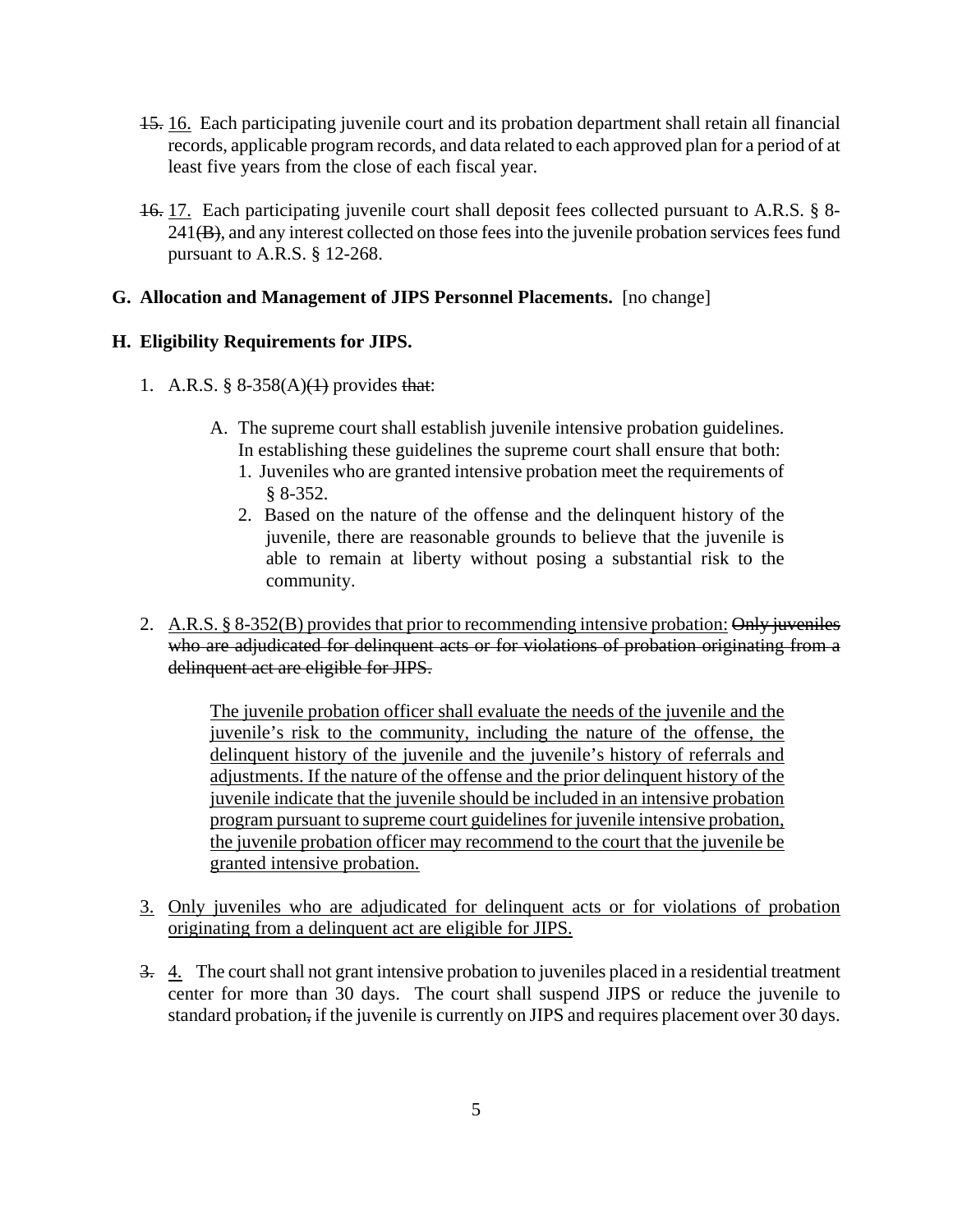- 4. Pursuant to A.R.S. § 8-352(B), the juvenile probation officer shall evaluate the needs of the juvenile and the juvenile's risk to the community, including the nature of the offense, the delinquent history of the juvenile and the juvenile's history of referrals and adjustments. If the nature of the offense and the prior delinquent history of the juvenile indicate that the juvenile should be included in an intensive probation program pursuant to supreme court guidelines for juvenile intensive probation, the juvenile probation officer may recommend to the court that the juvenile be granted intensive probation.
- 5. A juvenile probation officer who recommends intensive probation shall state the reasons for the recommendation in the pre-dispositional report. The officer shall recommend and the court shall order JIPS only for:
	- a. Juveniles who would otherwise have been recommended for commitment to the state department of juvenile corrections;
	- b. Juveniles who would otherwise have been recommended for placement in an out-ofhome institutional or residential setting;
	- c. Juveniles who as defined by A.R.S.  $\S 8-341(C)(D)(E)$ , are defined and adjudicated as repeat felony juvenile offenders; meet the requirements set forth in A.R.S. § 8-352 (B) and  $(H)(2)$  of this section; or
	- d. Juveniles who, are repeat felony juvenile offenders. after considering the nature of the offense, prior delinquent history, needs and risk to the community, are in need of a highly structured, closely supervised program of probation which emphasizes surveillance, education, work and home detention and who, without this program, shall pose a substantial risk to the community.
- 6. Pursuant to A.R.S. § 8-352(C) provides and this section, "After reviewing the juvenile's prior record, the facts and circumstances of the current delinquent act or technical violation of probation and the disposition summary report, the court may grant the juvenile a period of intensive probation. place a juvenile in the JIPS program who is currently on probation for a delinquent act and is considered a high risk to the community, but has been adjudicated for a technical violation of probation.
- 7. Prior to placing a juvenile into a JIPS program, the court shall consider:
	- a. The juvenile probation officer's recommendations;
	- b. The factual basis and circumstances leading to the juvenile's disposition;
	- c. Monies and funds appropriated and the availability of adequate staff and treatment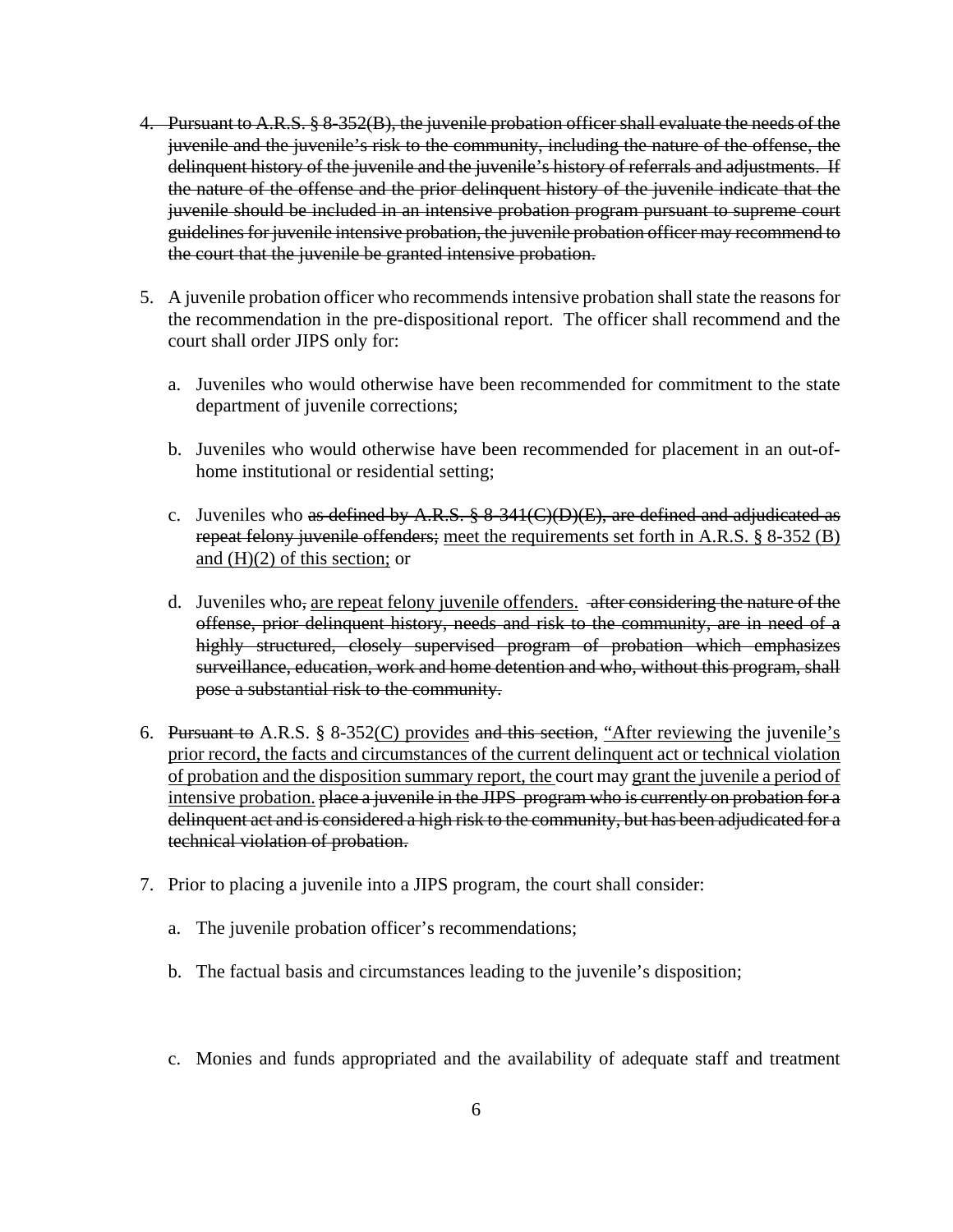resources to ensure the level of intensive supervision required, pursuant to A.R.S. § 8-357; and

- d. Other factors appropriate to the ends of justice.
- 8. A.R.S. § 8-352 (D) provides; "...When granting HPS intensive probation, the court shall set forth on the record the factual reasons for using the disposition."

#### **I** through  $\bf{K}$  [no change]

- **L. Waiver Provisions.** On request of the participating juvenile court, the administrative director may waive supervision, contact and caseload limit requirements.
	- 1. A.R.S. § 8-356 (A) provides:

The requirements of A.R.S. § 8-353, subsections A and B and subsection C, paragraph 2 may be waived by the supreme court for a county with a population of fewer than three hundred thousand persons if the case load of every officer supervising juveniles on intensive probation is not more than fifteen juveniles and the program requires visual contact with each probationer at least one time a week.

2. A.R.S. § 8-356 (B) provides;:

If a waiver is granted and the intensive probation case load for each JIPS officer does not exceed fifteen, officers may supervise other additional juveniles on probation who in the judgment of the chief probation officer require additional supervision or pose a greater than normal risk to the community, as long as the total case load does not exceed fifteen.

3. The director shall file a waiver request with the AOC on a form prescribed by the administrative director. The administrative director shall determine whether to grant the waiver.

#### **M. Program Operations.**

- 1. Each participating department shall:
	- a. Have a written procedure regarding the alcohol and drug testing of juveniles on intensive probation. The procedure shall address the methods used to select juveniles for testing, the frequency of testing, and the type of test to be administered.;
	- b. Work with the office of the clerk of the superior court to establish a process by which supervising probation officers are provided with accurate and timely information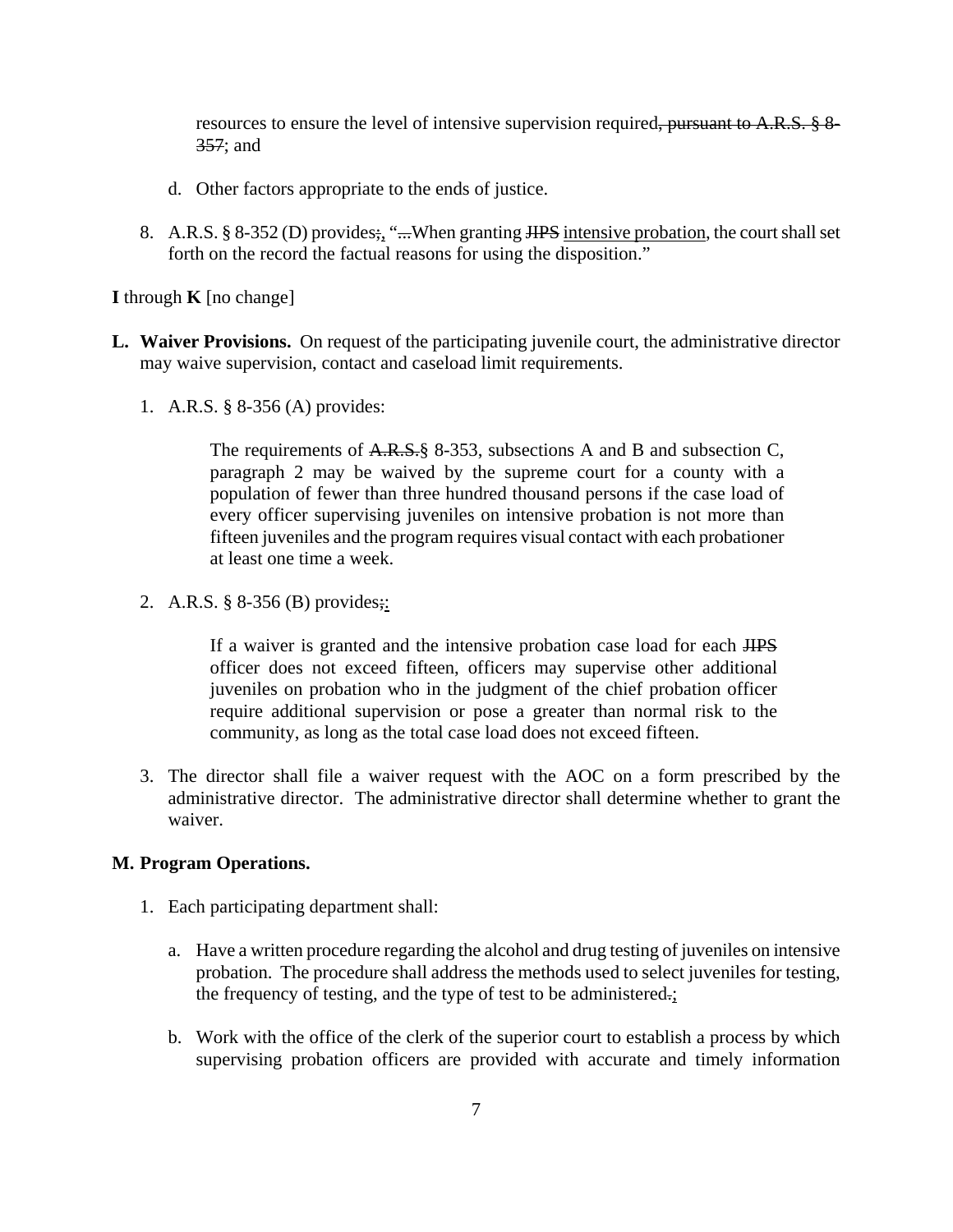concerning collections.;

- c. Ensure the collection of monies owed as a condition of probation.; and
- d. Develop polices and procedures that ensure that probation officers providing intensive supervision shall reexamine and reassess the risk and needs of each juvenile under their supervision and the factors associated with reducing, maintaining or increasing the juvenile's level of supervision.
- 2. Each JIPS team shall:
	- a. "...Exercise close supervision and observation over juveniles who are ordered to participate in the intensive probation program..." as required by A.R.S. § 8-353( $C$ )(2) $\frac{1}{2}$ ;
	- b. Make documented efforts to locate an absconder. The supervising probation officer shall request a warrant be issued if the juvenile is not located. Efforts to locate the juvenile shall continue pursuant to the court's departmental policy.;
	- c. Closely monitor school attendance and performance, "[E]nsure that each juvenile under its supervision is either employed, attending school, participating in a community restitution program or attending a court ordered treatment program or any combination thereof as ordered by the court for not less than thirty-two hours each week" as required by A.R.S. § 8-355. This shall be accomplished by:
		- d. (1) Assisting those juveniles seeking employment and closely monitoring employment of juveniles,;
		- e. (2) Closely monitoring participation in court-ordered treatment programs, involve involving the parent or guardian in the rehabilitation and treatment of the juvenile,;
		- f. (3) Closely monitoring participation in court-ordered treatment programs,; and
		- $g<sub>z</sub>$  (4) Provide Providing or arrange arranging for appropriate supervision of juveniles performing community restitution work,.
	- d. Involve the parent or guardian in the rehabilitation and treatment of the juvenile;
	- h. e. Ensure that juveniles placed on intensive probation pay restitution and probation fees by establishing monthly payment schedules which emphasize payment of restitution and probation fees in the absence of specific court ordered monthly payment schedules. The inability to pay probation fees or restitution does not prohibit participation in the intensive probation program.
	- $\frac{1}{x}$  f. "[P]eriodically examine the Reexamine the risks and needs of each juvenile who is granted in the intensive probation program and determine the risks or benefits of modifying the level of supervision of the juvenile," pursuant to as provided by A.R.S.  $\S$ 8-354(A).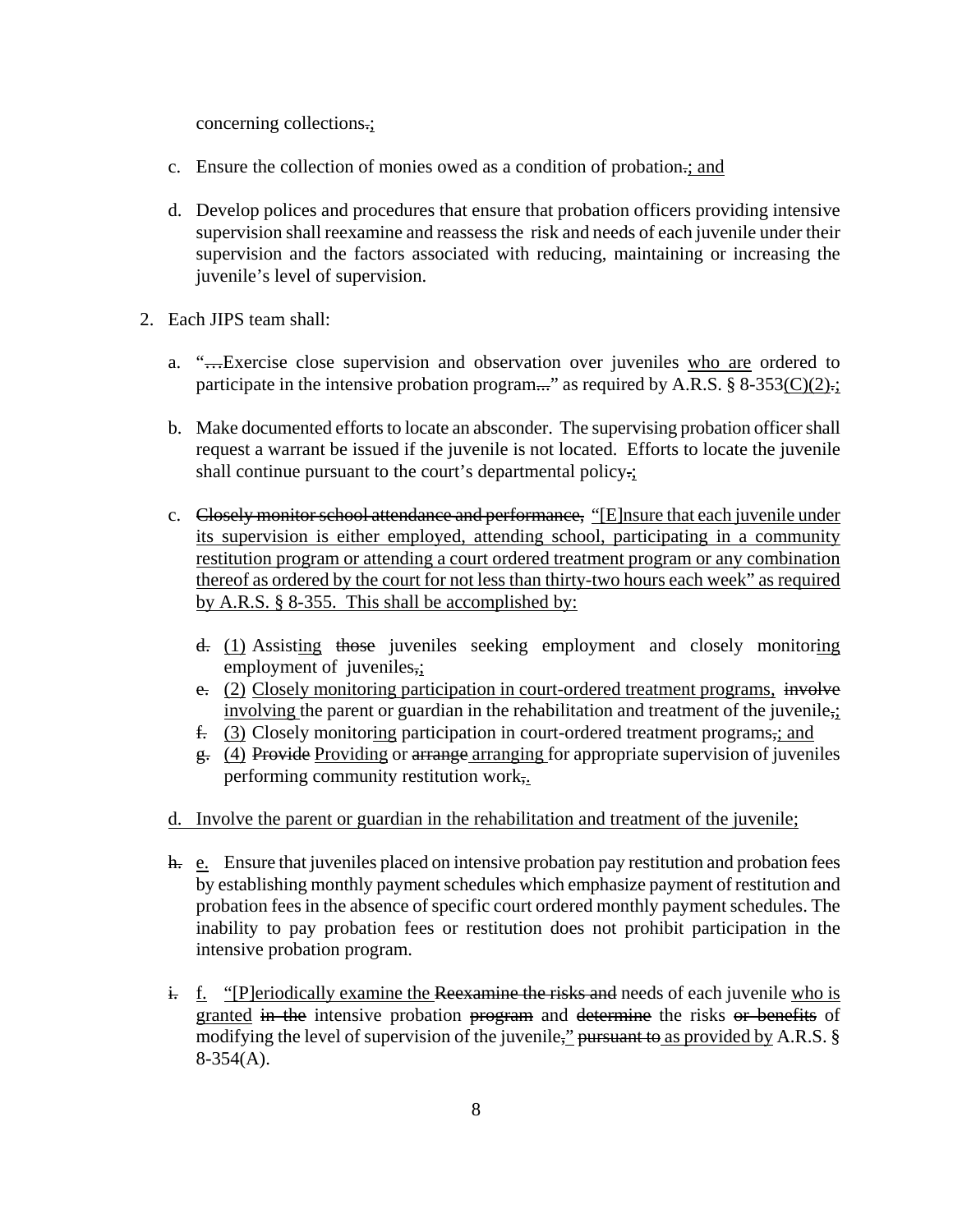- j. g. If the juvenile's conduct justifies revocation, as provided by A.R.S. §8-353(C)(4); "Request the county attorney to bring a noncompliant juvenile before the court." "Request the county attorney to bring a noncompliant probationer before the court" if the juvenile's conduct justifies revocation, as provided by A.R.S. § 8-353(C)(4);
- 3. A.R.S. § 8-354(A) provides: "The juvenile probation officer shall periodically examine the needs of each juvenile who is granted intensive probation and the risks of modifying the level of supervision of the juvenile....tThe court may at any time modify the placement or the level of supervision of a juvenile who is granted intensive probation."
	- a. Levels of supervision may be progressively increased or decreased over the term of supervision dependent on compliance by the juvenile with the conditions of probation, and continued law-abiding behavior.
	- b. Requests by the JIPS team for a change in the level of supervision of a juvenile shall be in accordance with minimum requirements. The level of supervision shall not be decreased beyond the minimum level described in section N, Minimum Contact Requirements.
- 4. The probation officer may petition the court to terminate the period of intensive probation based on the use of a risk needs assessment and an evaluation of the juvenile's compliance with the conditions of probation. If the court transfers the juvenile to standard probation, the juvenile shall be assigned to a standard probation officer.
- 5. Recommendations by a JIPS officer to the court to terminate a juvenile's intensive probation supervision or to reduce the level of supervision shall be preceded by a reassessment of the risks and needs of the juvenile and shall be based on satisfactory compliance and performance by the juvenile with the conditions and terms of intensive probation.
- 6. Pursuant to A.R.S. § 8-354, levels of supervision may be progressively increased or decreased over the term of supervision dependent on compliance by the juvenile with the conditions of probation, and continued law-abiding behavior.
- 7. Requests by the JIPS team for a change in the level of supervision of a juvenile shall be in accordance with minimum requirements. The level of supervision shall not be decreased beyond the minimum level described in subsection (N), Minimum Contact Requirements.
- 8. 6. Victim notification. Pursuant to A.R.S.  $\S$  8-396 (A)(B)(C) provides:, when the court receives a petition to terminate probation, the court shall provide notification to those victims who have requested notification of probation related matters.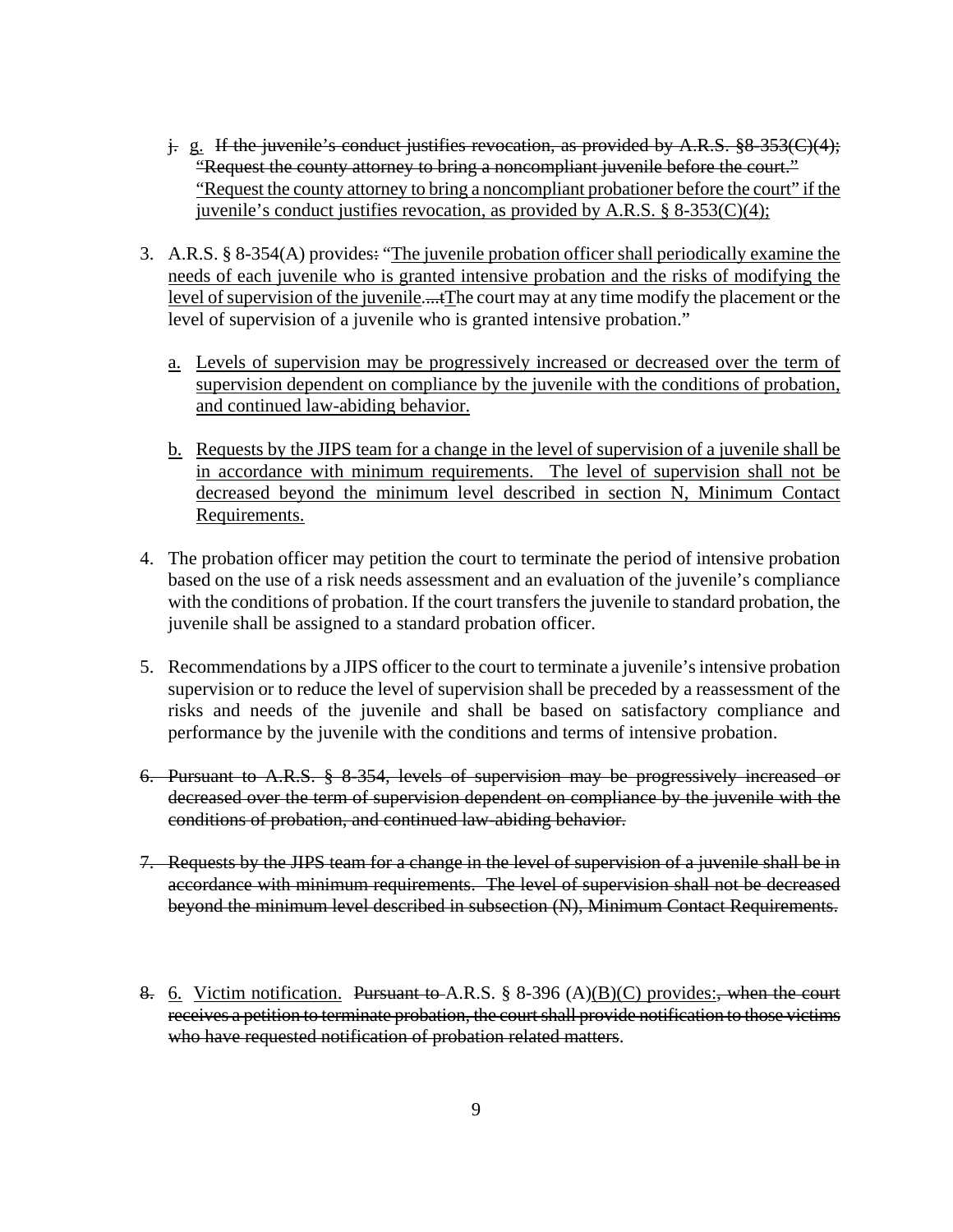- A. On request of a victim who has provided an address or other contact information, the court shall notify the victim of any of the following:
	- 1. A probation revocation disposition proceeding or any proceeding in which the court is asked to terminate the probation or intensive probation of the delinquent who committed the delinquent act against the victim.
	- 2. Any hearing on a proposed modification of the terms of probation or intensive probation.
	- 3. The arrest of a delinquent pursuant to a warrant issued for a probation violation.
- B. On request of a victim who has provided a current address or other current contact information, the probation department shall notify the victim of the following:
	- 1. Any proposed modification to any term of probation if the modification affects restitution or incarceration status or the delinquent's contact with or the safety of the victim.
	- 2. The victim's right to be heard at a hearing that is set to consider any modification to be made to any term of probation.
	- 3. Any violation of any term of probation that results in the filing with the court of a petition to revoke probation.
	- 4. That a petition to revoke probation alleging that the juvenile absconded from probation has been filed with the court.
	- 5. Any conduct by the juvenile that raises a substantial concern for the victim's safety.
- C. If a victim has requested postadjudication notice and probation is revoked and the juvenile is committed to the department of juvenile corrections, the court shall notify the department of juvenile corrections of the victim's request.

# **N. Minimum Contact Requirements.**

- 1. The following contact requirements are established as minimum thresholds. Each juvenile probation department may establish more rigorous contact requirements for any supervision level. Each director shall ensure that all established minimum contact requirements are provided in writing to each JIPS team, along with appropriate training on adherence to those requirements.
- 2. Supervision Level I shall include:
	- a. Visual contacts. The JIPS team shall have a minimum of four visual contacts with each juvenile per week. Visual contacts shall be varied and unscheduled, and include evenings, weekends and holidays;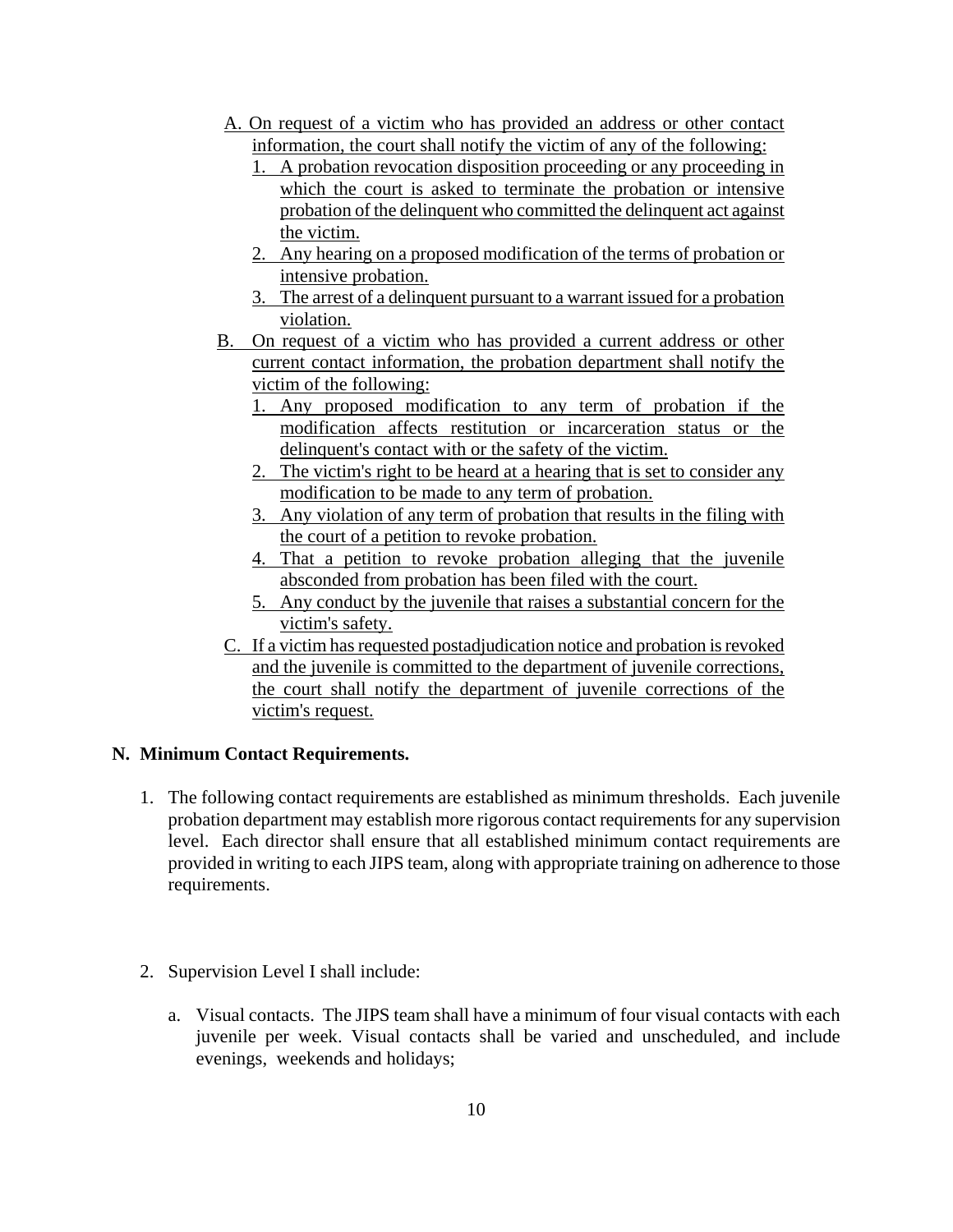- b. Employment verification. Pursuant to A.R.S.  $\frac{8}{5}$  8.355, t The JIPS team shall make weekly contact with the employer of an employed juvenile;
- c. School verification. The JIPS team shall make weekly contact with the school or education program staff of a juvenile for the purpose of monitoring attendance, grades, behavior, peer associations, and other factors relating to the juvenile's progress;
- d. Parental involvement. The JIPS team shall contact the parents or legal guardians of each juvenile at least once per week to discuss the juvenile's progress and behavior in the home and community, and shall make documented efforts to involve the parents or guardians in the juvenile's treatment and rehabilitation;
- e. Curfew. Pursuant to A.R.S.  $\S 8-352$ , tThe JIPS team shall establish curfews for each juvenile placed on JIPS and shall provide appropriate supervision to ensure compliance;
- f. Community restitution. The JIPS team shall maintain community restitution contacts with each juvenile performing work to ensure compliance with A.R.S. § 8-355; and
- g. Alcohol and drug testing.The JIPS team shall administer alcohol and drug testing according to the policy and procedures of the participating juvenile court.
- 3. Supervision Level II shall include:
	- a. Visual contacts. The JIPS team shall have a minimum of two visual contacts with each juvenile per week. Visual contacts shall be varied and unscheduled, and include evenings, weekends and holidays;
	- b. Employment verification. Pursuant to A.R.S.  $\frac{8}{5}$  8-355, tThe JIPS team shall make contact with the employer of an employed juvenile once every two weeks;
	- c. School verification. The JIPS team shall make weekly contact with the school or education program staff of a juvenile for the purpose of monitoring attendance, grades, behavior, peer associations, and other factors relating to the juvenile's progress;
	- d. Parental involvement. The JIPS team shall contact the parents or legal guardians of each juvenile at least once per week to discuss the juvenile's progress and behavior in the

home and community, and shall make documented efforts to involve the parents or guardians in the juvenile's treatment and rehabilitation;

e. Curfew. Pursuant to A.R.S.  $\S 8-352$ , tThe JIPS team shall establish curfews for each juvenile placed on JIPS and shall provide appropriate supervision to ensure compliance;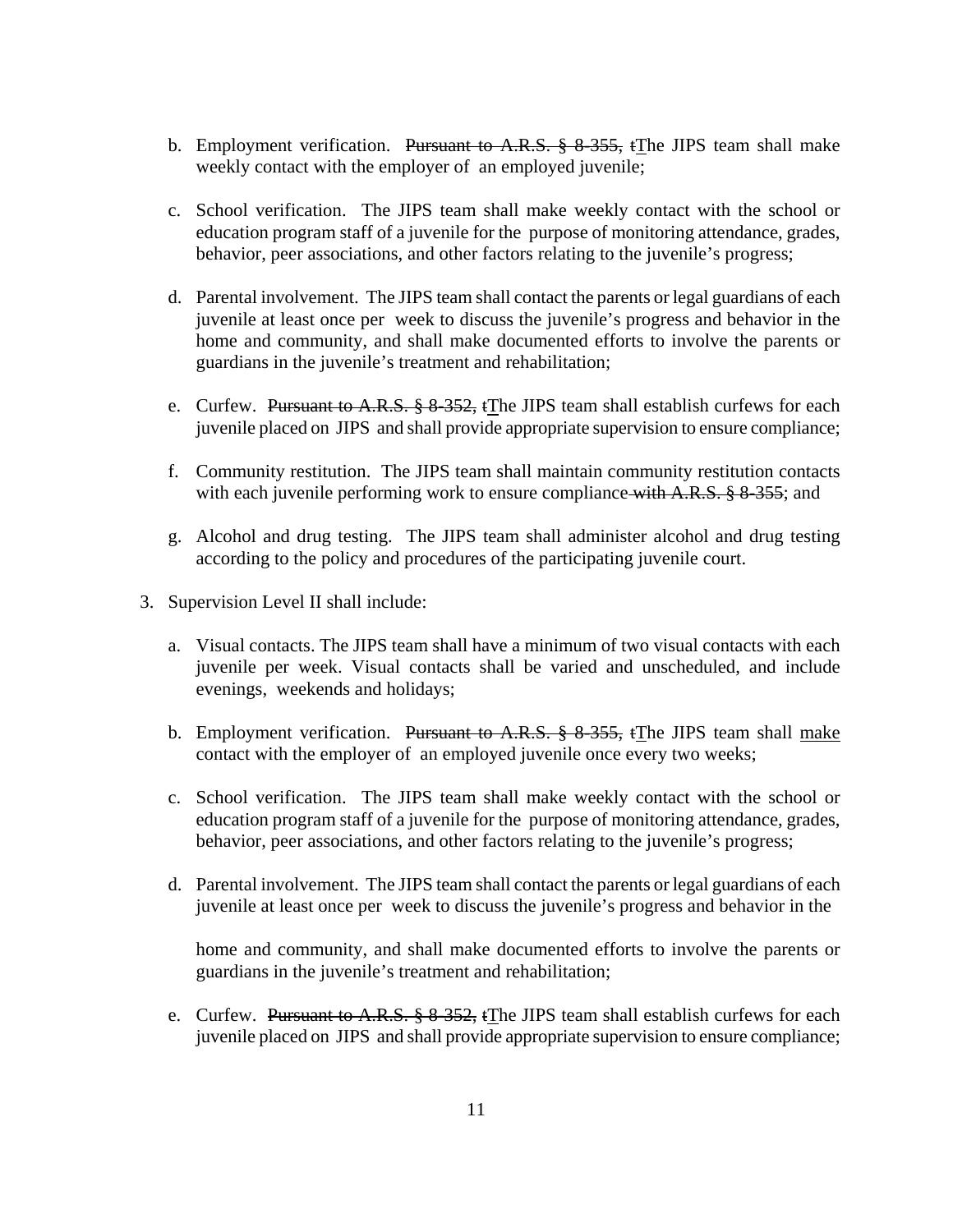- f. Community restitution. The JIPS team shall maintain community restitution contacts with each juvenile performing work to ensure compliance with A.R.S. § 8-355; and
- g. Alcohol and drug testing.The JIPS team shall administer alcohol and drug testing according to the policy and procedures of the participating juvenile court.
- 4. Supervision Level III shall include:
	- a. Visual contacts. The JIPS team shall have a minimum of one visual contact with each juvenile per week. Visual contact shall be varied and unscheduled, and include evenings, weekends and holidays;
	- b. Employment verification. Pursuant to A.R.S. § 8-355, tThe JIPS team shall make contact with the employer of an employed juvenile once every two weeks;
	- c. School verification. The JIPS team shall make weekly contact with the school or education program staff of a juvenile for the purpose of monitoring attendance, grades, behavior, peer associations, and other factors relating to the juvenile's progress;
	- d. Parental involvement. The JIPS team shall contact the parents or legal guardians of each juvenile at least once per week to discuss the juvenile's progress and behavior in the home and community, and shall make documented efforts to involve the parents or guardians in the juvenile's treatment and rehabilitation;
	- e. Curfew. Pursuant to A.R.S.  $\S 8-352$ , tThe JIPS team shall establish curfews for each juvenile placed on JIPS and shall provide appropriate supervision to ensure compliance;
	- f. Community restitution. The JIPS team shall maintain community restitution contacts with each juvenile performing work to ensure compliance with  $A.R.S. \$ §  $8-355$ ; and
	- g. Alcohol and drug testing**.** The JIPS team shall administer alcohol and drug testing according to the policy and procedures of the participating juvenile court.
- **O. Program Length.** [no change]

#### **P. Required Case Records.**

- 1. A.R.S. § 8-353(C)(1) provides;, "The juvenile intensive probation team shall...[Ss]ecure and keep a complete identification record of each juvenile supervised by the team and a written statement of the conditions of the probation."
- 2. Each JIPS team shall maintain verifiable case records for each juvenile supervised,